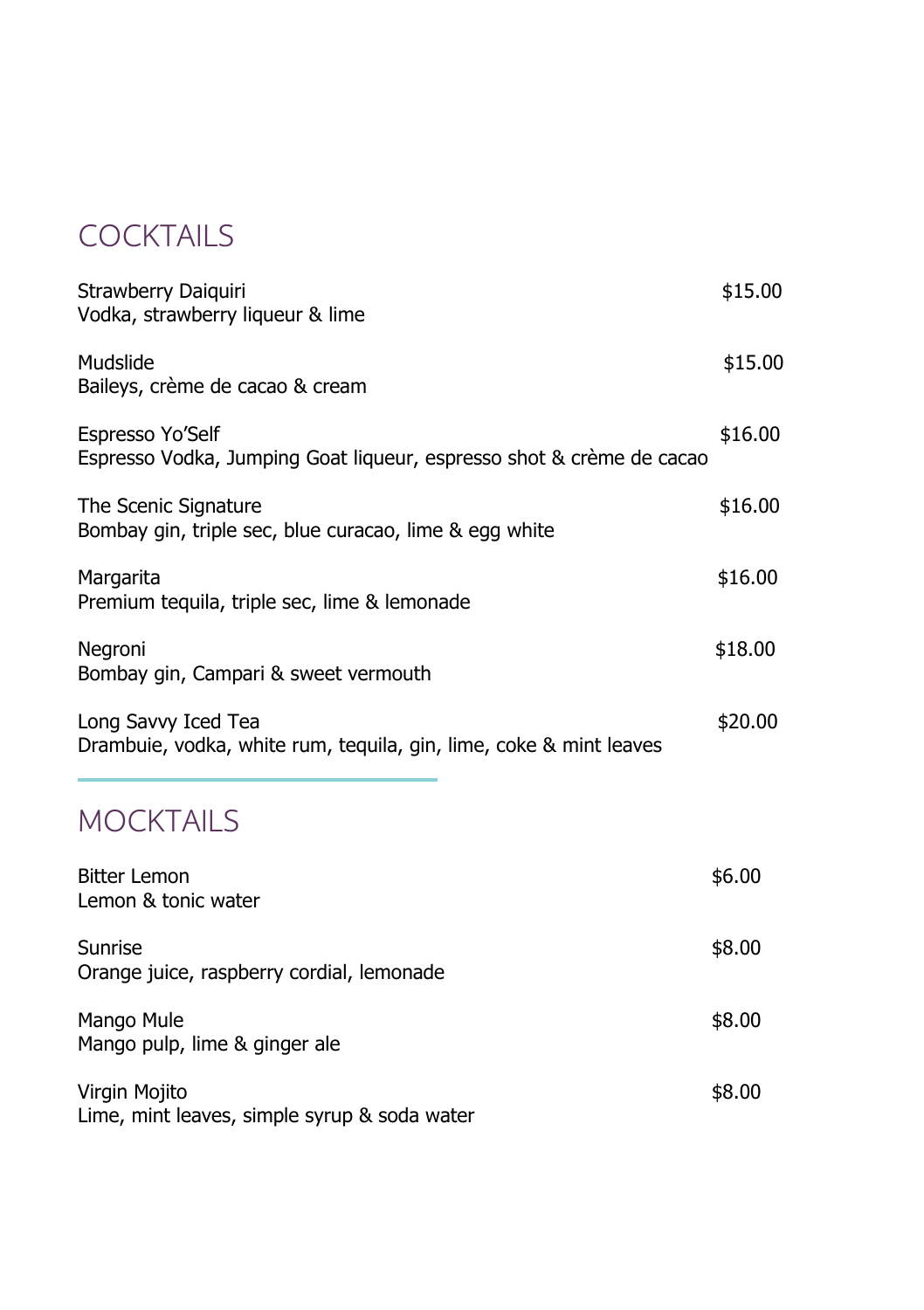| <b>SPARKLING</b>                               | glass              | bottle   |
|------------------------------------------------|--------------------|----------|
| Prosecco, Italy                                | \$11.00<br>(200ml) |          |
| Brancott Estate Brut Cuvee, Marlborough        | \$13.00<br>(200ml) |          |
| Deutz Brut, Marlborough                        |                    | \$65.00  |
| Allan Scott Cecilia Brut, Marlborough          |                    | \$65.00  |
| No 1 Family Estate Cuvee Assemblé; Marlborough |                    | \$70.00  |
| Moet et Chandon; Champagne, France             |                    | \$130.00 |
| Veuve Clicquot Brut; Champagne, France         |                    | \$115.00 |

#### SAUVIGNON BLANC

| Villa Maria Organic 2021; Marlborough     | \$11.00 | \$50.00 |
|-------------------------------------------|---------|---------|
| Rapaura Springs Reserve 2021; Marlborough | \$12.00 | \$55.00 |
| Te Whare Ra 2021; Marlborough             | \$12.50 | \$58.00 |
| Jules Taylor 2021; Marlborough            | \$13.50 | \$60.00 |

# AROMATICS

| Bladen Gewürztraminer 2020; Marlborough                    | \$55.00 |
|------------------------------------------------------------|---------|
| Stanley Estates Albarino 2016; Awatere Valley, Marlborough | \$48.00 |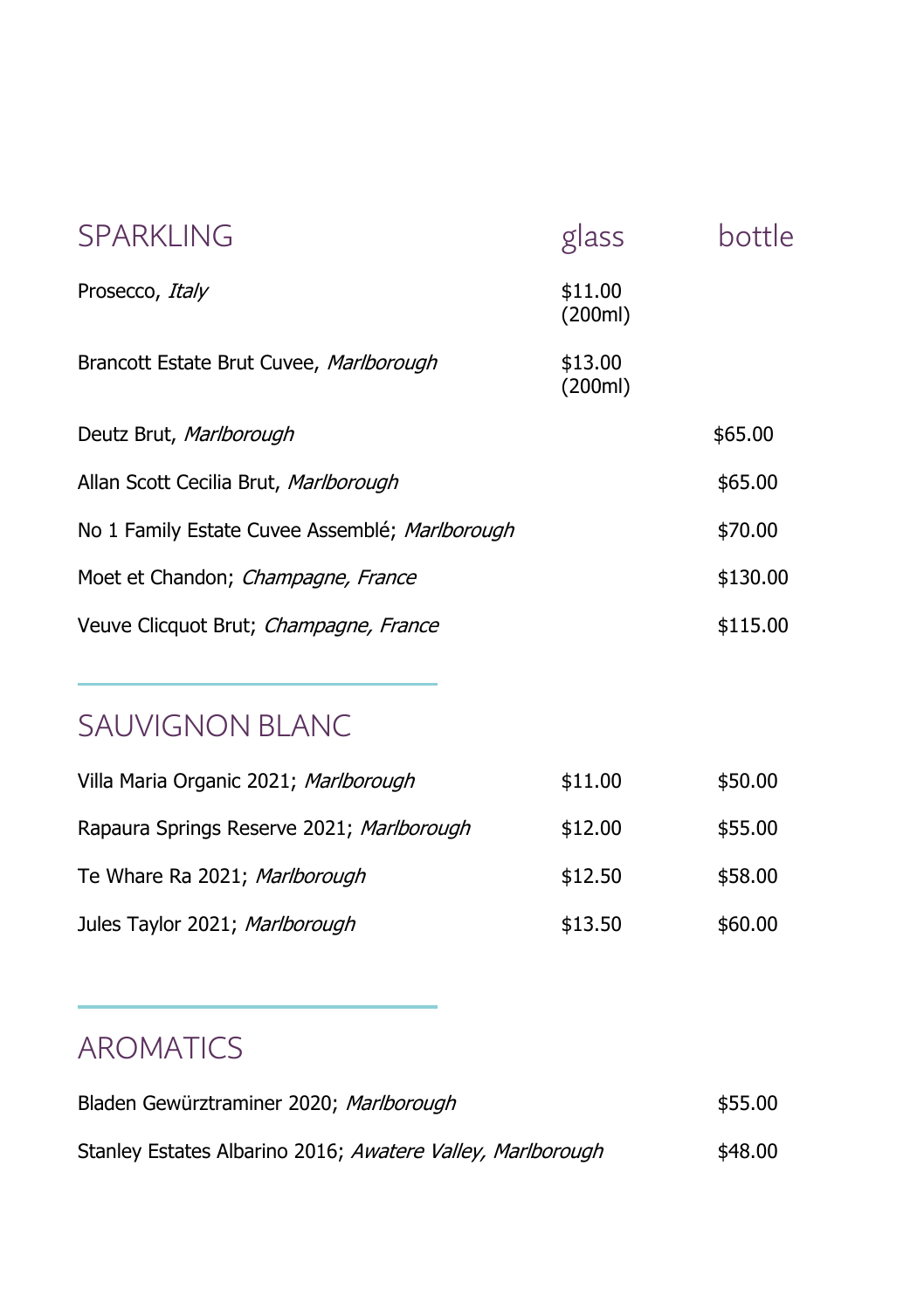| <b>CHARDONNAY</b>                              | glass   | bottle  |
|------------------------------------------------|---------|---------|
| Villa Maria Cellar Selection 2020; Hawke's Bay | \$10.50 | \$44.00 |
| Yealands Reserve 2020; Marlborough             | \$12.00 | \$54.00 |
| Lawsons Dry Hills Reserve 2020; Marlborough    | \$13.00 | \$56.00 |
| Dog Point 2019; Marlborough                    |         | \$95.00 |
|                                                |         |         |

### RIESLING

| Villa Maria Private Bin Dry 2019; Marlborough |         | \$35.00 |
|-----------------------------------------------|---------|---------|
| Framingham Classic 2021; Marlborough          | \$11.00 | \$50.00 |
| Giesen 2021; Marlborough                      |         | \$40.00 |

# PINOT GRIS

| Villa Maria Cellar Selection 2021; Marlborough | \$11.00 | \$48.00 |
|------------------------------------------------|---------|---------|
| Gibson Bridge 2020; Marlborough                | \$13.00 | \$56.00 |
| Te Awa Left field 2017; Marlborough            |         | \$42.00 |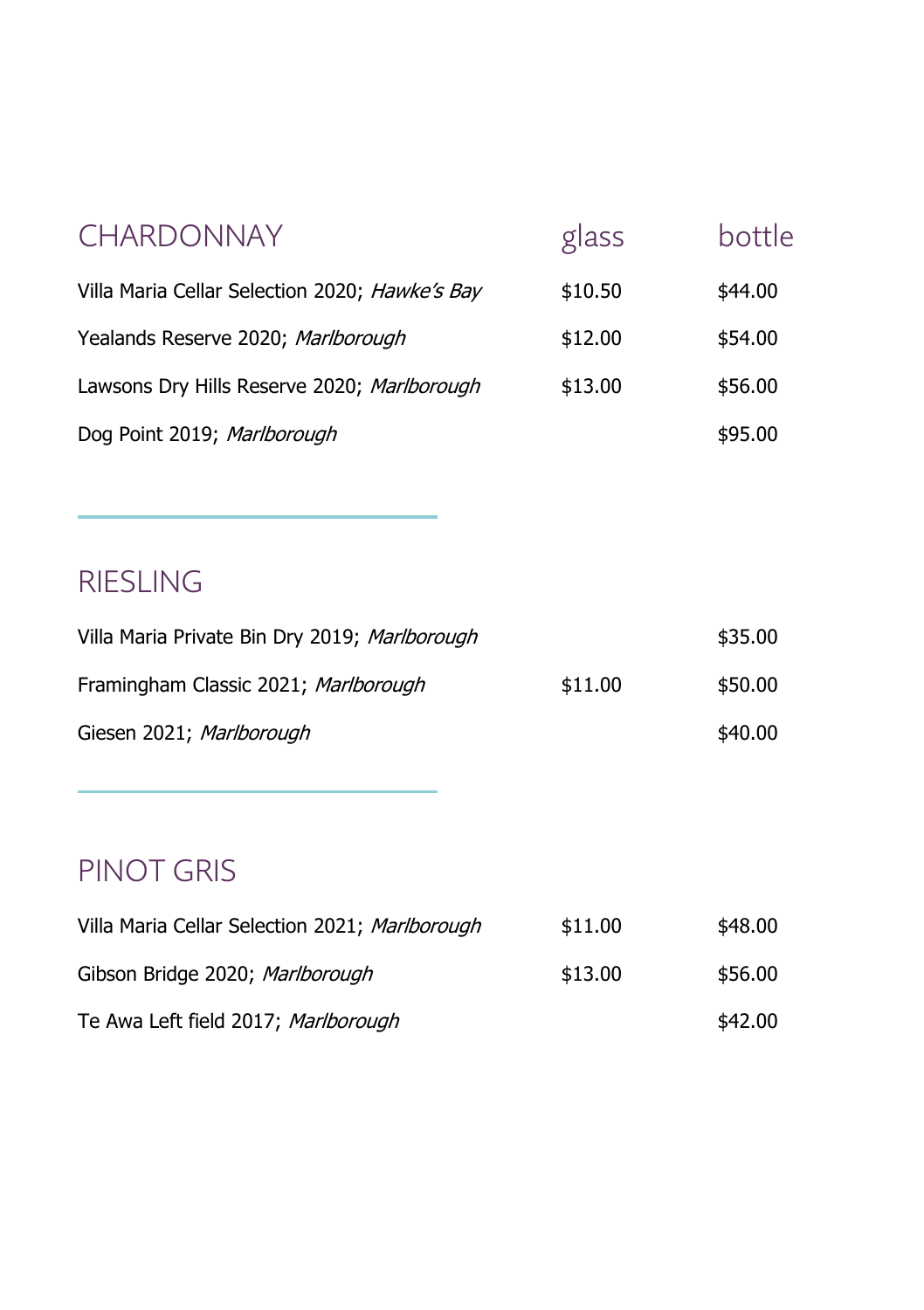# ROSE

| \$11.00                                                           | \$45.00 |
|-------------------------------------------------------------------|---------|
|                                                                   | \$52.00 |
|                                                                   |         |
| glass                                                             | bottle  |
| \$10.00                                                           | \$42.00 |
|                                                                   | \$55.00 |
| \$13.00                                                           | \$60.00 |
| \$14.00                                                           | \$65.00 |
| Villa Maria Platinum (Organic) 2018; Marlborough                  | \$65.00 |
|                                                                   | \$80.00 |
| Villa Maria Single Vineyard Taylors Pass 2014; <i>Marlborough</i> | \$85.00 |
|                                                                   | \$90.00 |
|                                                                   |         |

## SYRAH

| Morton Estate 2018; Hawke's Bay                      | \$12.00 | \$50.00 |
|------------------------------------------------------|---------|---------|
| Villa Maria Cellar Selection Syrah 2020; Hawke's Bay |         | \$50.00 |
| Fromm La Strada Syrah 2018; Marlborough              |         | \$80.00 |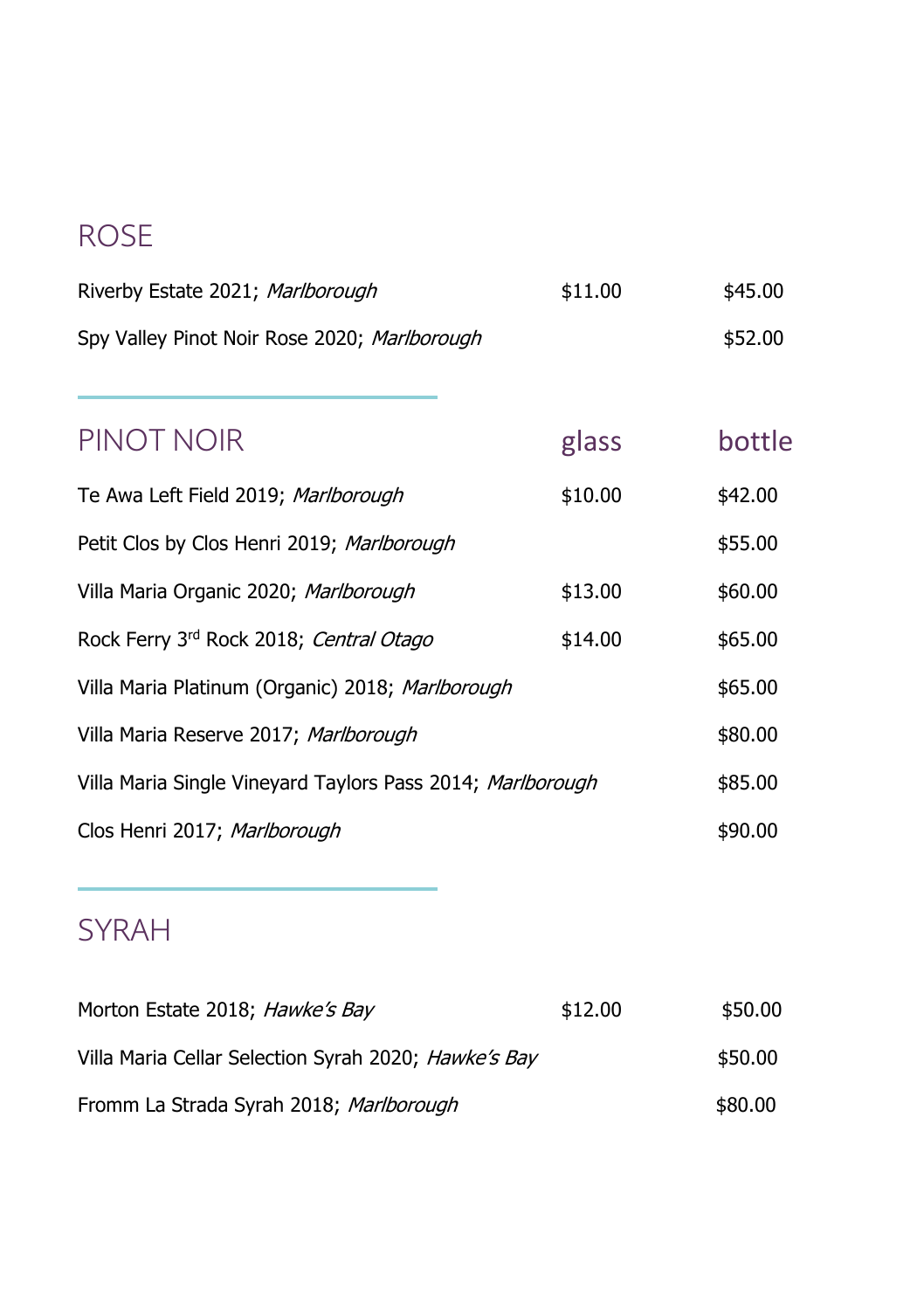| MERLOT   CABERNET   BLENDS                                                   | glass             | bottle   |
|------------------------------------------------------------------------------|-------------------|----------|
| Mt Riley Merlot / Malbec 2020; Hawke's Bay                                   | \$10.50           | \$44.00  |
| Villa Maria CS Merlot / Cab Sauv 2019; Hawke's Bay                           | \$11.00           | \$48.00  |
| Stanley Estates Lagrein 2017; Marlborough                                    |                   | \$55.00  |
| Villa Maria Single Vineyard Braided Gravels Organic Merlot 2013; Hawke's Bay |                   | \$85.00  |
| Esk Valley The Terraces Malbec Cabernet Franc Merlot; Hawke's Bay            |                   | \$200.00 |
| <b>DESSERT WINE</b>                                                          | glass<br>(100 ml) | bottle   |
| Forrest Petit Manseng 2018; Marlborough                                      | \$11.00           | \$48.00  |
| Stanley Estate Noble Sauvignon Blanc 2014; Marlborough                       |                   |          |
| Villa Maria Reserve Noble Botrytis Semillon 2011; Marlborough<br>\$55.00     |                   |          |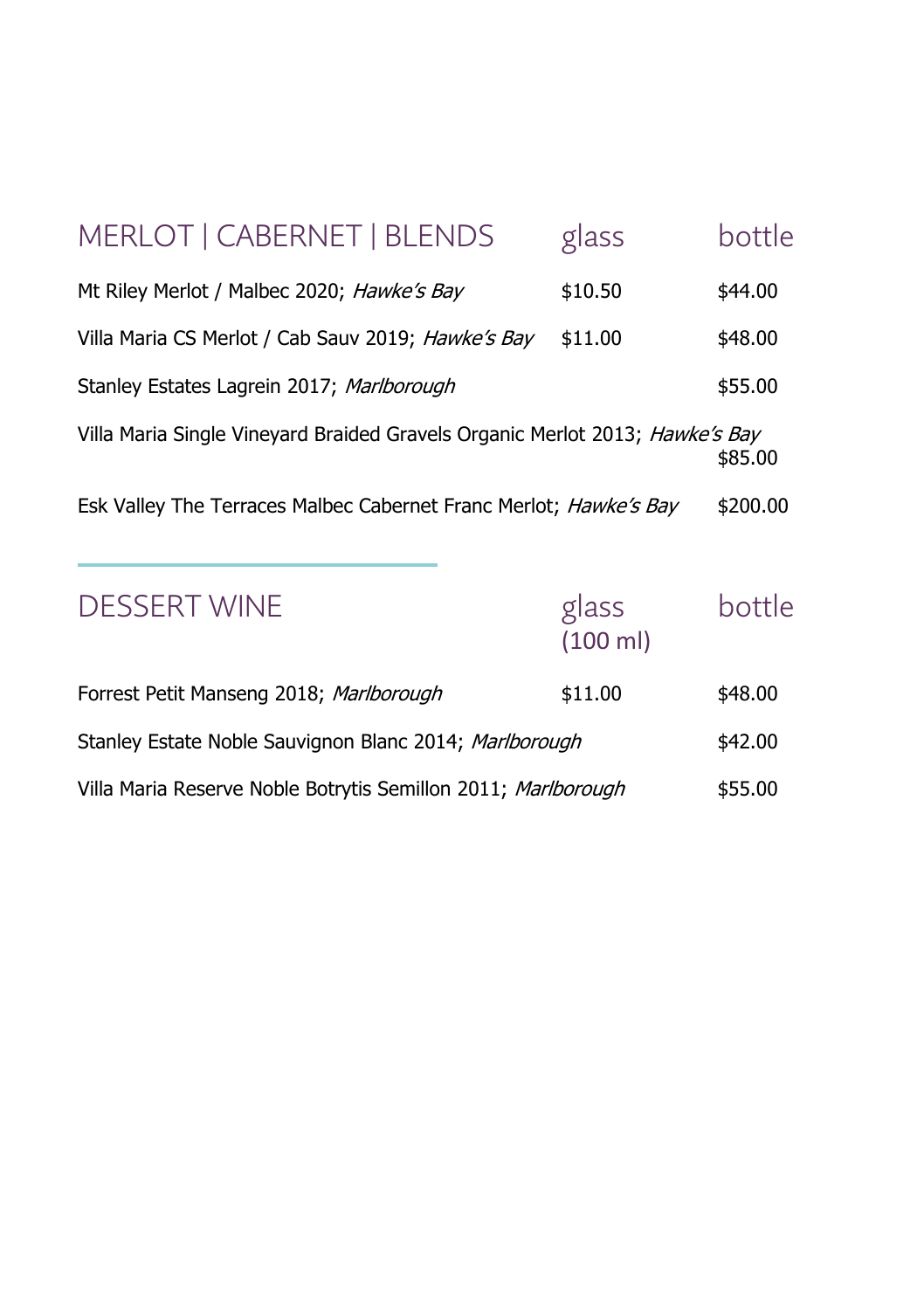### BOTTLE BEER

| Steinlager Light (2.5%)               | New Zealand | \$7.50  |
|---------------------------------------|-------------|---------|
| Speights Summit Zero (0%)             | New Zealand | \$8.00  |
| Speights Summit Ultra Low Carb (4.2%) | New Zealand | \$8.00  |
| Steinlager Classic (5%)               | New Zealand | \$8.50  |
| Moa Apple and Rhubarb Cider (4%)      | New Zealand | \$8.50  |
| Isaacs Cider (4.2%)                   | New Zealand | \$8.50  |
| Corona (4.5%)                         | Mexico      | \$9.00  |
| Peroni (5.1%)                         | Italy       | \$9.00  |
| Heineken (5%)                         | Netherlands | \$9.00  |
| Panhead Blacktop Oats (5.5%)          | New Zealand | \$11.50 |
| Boom Town Pelorus Pilsner (5%)        | Marlborough | \$12.50 |

### TAP BEER 425ML

| Speights Gold Medal Ale (4%)         | \$9.50  |
|--------------------------------------|---------|
| Panhead Sandman Hazy Pale Ale (5.2%) | \$12.00 |
| Panhead Super Charger APA (5.7%)     | \$13.00 |
| Emerson's Bird Dog IPA (7%)          | \$13.00 |